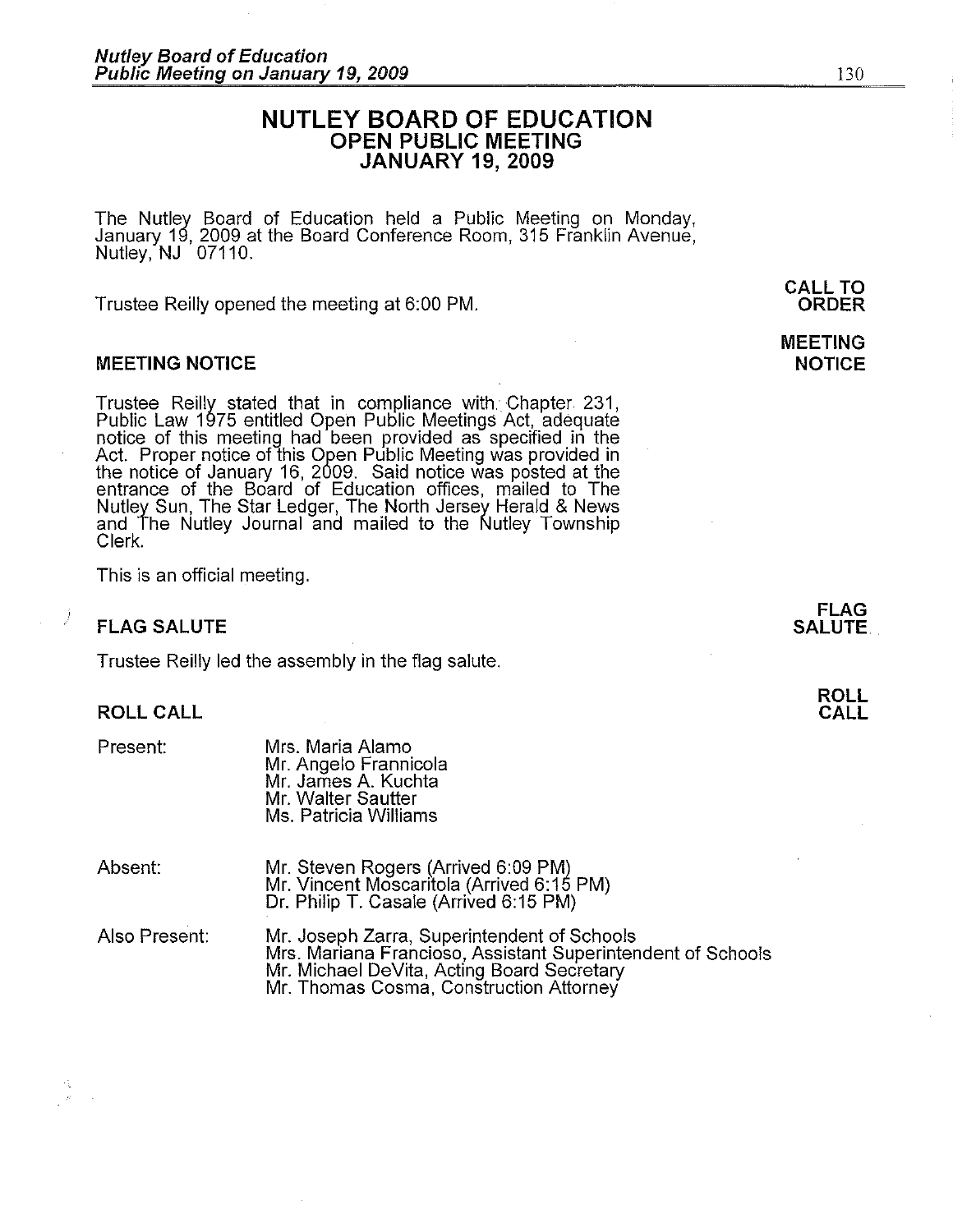## **MOTION TO ADJOURN TO EXECUTIVE SESSION**

At 6:05 PM Trustee Kuchta moved, and Trustee Frannicola seconded, the following resolution:

WHEREAS, the Board of Education will be discussing matters exempt from public discussion pursuant to N.J.S.A. 10:4-12,

NOW, THEREFORE, BE IT RESOLVED that the Board of Education recess to Closed Executive Session at this time to discuss the following:

Construction Litigation<br>Interview Construction Management Firms

BE IT FURTHER RESOLVED that the results of the discussions will be made public by inclusion on the agenda of a subsequent meeting of the Board of Education or when the reasons for discussing such matters in closed session no longer exist.

The motion was approved by voice vote.

#### **RECONVENE MEETING**

At 10:26 PM Trustee Reilly moved, Trustee Kuchta seconded, and the Board unanimously approved by voice vote a motion to reconvene the public meeting.

#### **ROLLCALL**

| Present:         | Mrs. Maria Alamo<br>Mr. Angelo Frannicola<br>Mr. James A. Kuchta<br>Mr. Vincent Moscaritola<br>Mr. Kenneth Reilly<br>Mr. Steve Rogers<br>Mr. Walter Sautter<br>Ms. Patricia Williams<br>Dr. Philip T. Casale |
|------------------|--------------------------------------------------------------------------------------------------------------------------------------------------------------------------------------------------------------|
| $A$ laa Draaanti | Mr. Loopph Zarra, Cunorintond                                                                                                                                                                                |

Also Present: Mr. Joseph Zarra, Superintendent of Schools Mrs. Mariana Francioso, Assistant Superintendent of Schools Mr. Michael DeVita, Business Administrator/Board Secretary

## **RECONVENE**

**ROLL CALL** 

131